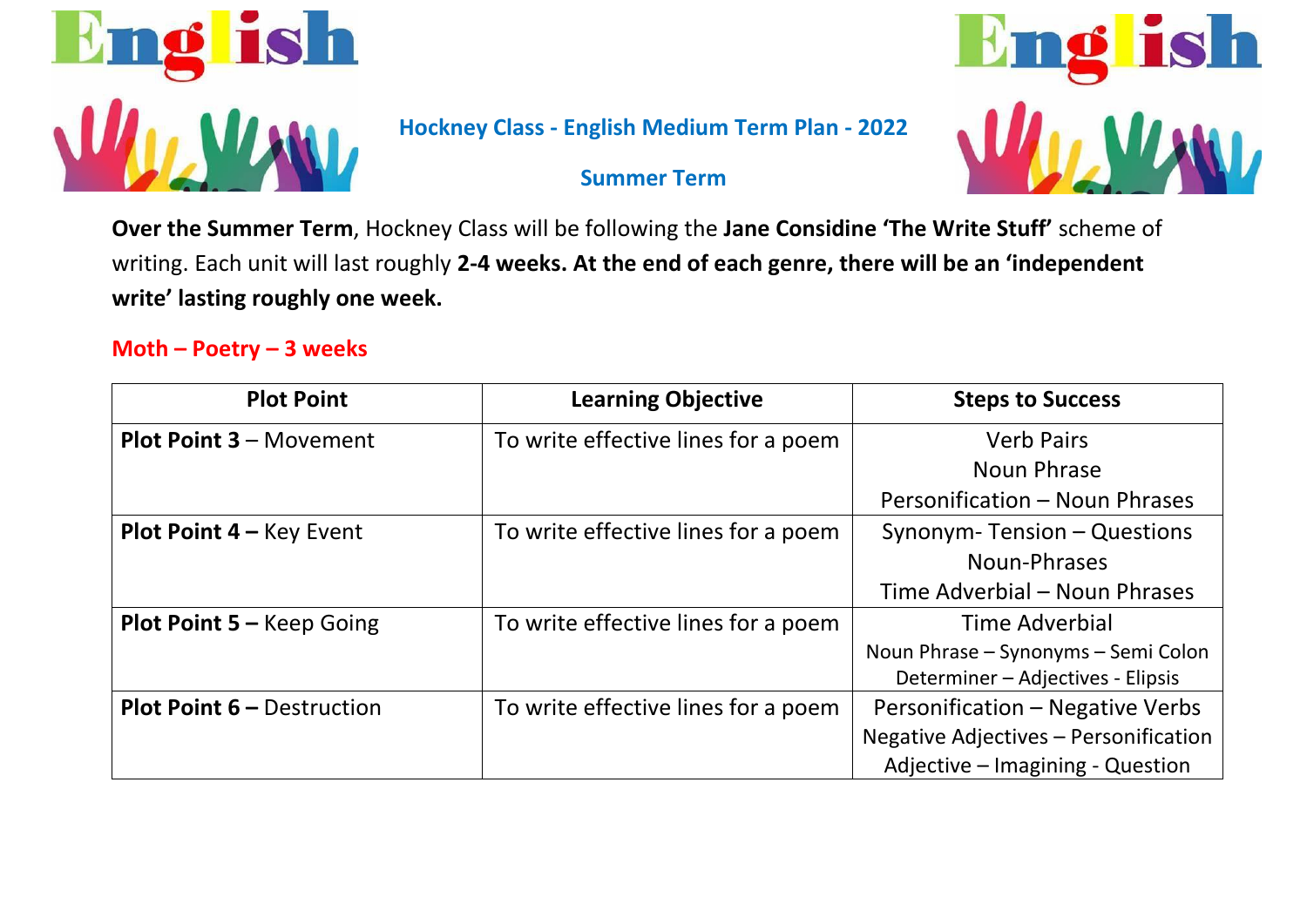| <b>Plot Point <math>7 -</math></b> Appearance | To write effective lines for a poem | Noticing – Adjective – Personification   |
|-----------------------------------------------|-------------------------------------|------------------------------------------|
|                                               |                                     | Noticing - Precise Adjectives            |
|                                               |                                     | Action - Repetition - Ellipsis           |
| Plot Point 8 - Lesson Learnt                  | To write effective lines for a poem | Time Adverbial                           |
|                                               |                                     | Noticing – Noun Phrases – Synonyms       |
|                                               |                                     | Explanation                              |
| <b>Plot Point 9 - Moral/Direction</b>         | To write effective lines for a poem | Noticing - Conjunction for Opposition    |
|                                               |                                     | <b>Precise Verbs</b>                     |
|                                               |                                     | Personification - Adverbial - Repetition |

# **Paperman – Narrative – 4 Weeks**

| <b>Plot Point</b>                          | <b>Learning Objective</b>        | <b>Steps to Success</b>         |
|--------------------------------------------|----------------------------------|---------------------------------|
| <b>Plot Point 1 – Malcolm on the</b>       | To write effective sentences for | Time Adverbial                  |
| platform                                   | our narrative story              | <b>Adjectives and Looking</b>   |
|                                            |                                  | <b>Complex Sentence</b>         |
| <b>Plot Point 2</b> – Paper in face and    | To write effective sentences for | Verbs                           |
| kiss mark                                  | our narrative story              | <b>Short Sentences</b>          |
|                                            |                                  | Simile                          |
| <b>Plot Point 3</b> – Girl looking back on | To write effective sentences for | <b>Feelings and Punctuation</b> |
| train                                      | our narrative story              | <b>Repetition for Effect</b>    |
|                                            |                                  | Clause/Semi Colon               |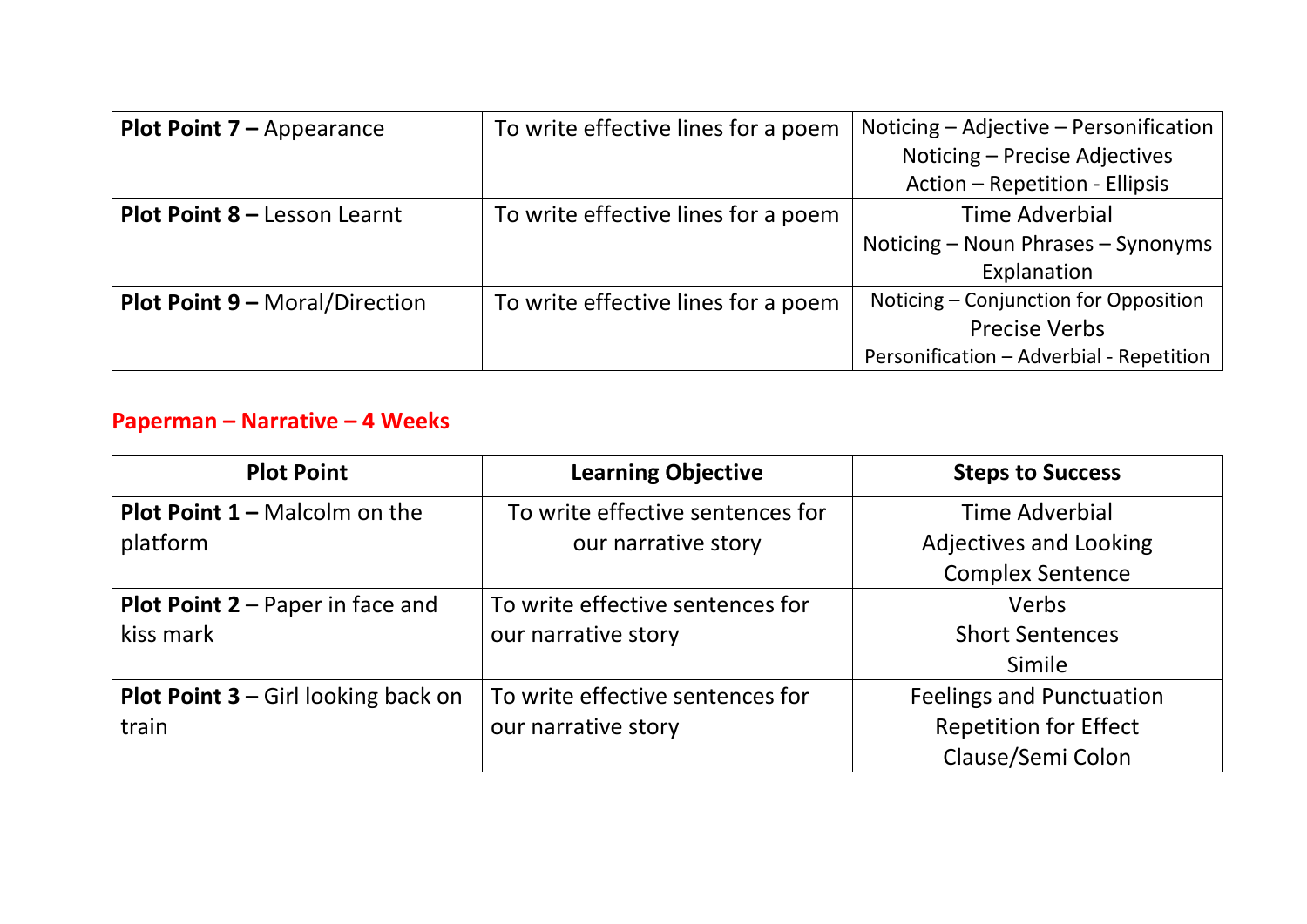| <b>Plot Point 4 – Malcolm in boring</b>      | To write effective sentences for | Verbs                                   |
|----------------------------------------------|----------------------------------|-----------------------------------------|
| office                                       | our narrative story              | Alliteration                            |
|                                              |                                  | <b>Pathetic Fallacy and Feelings</b>    |
| <b>Plot Point 5 – He spies the girl in a</b> | To write effective sentences for | Adverbs (place)                         |
| nearby building                              | our narrative story              | <b>Verb Opener</b>                      |
|                                              |                                  | <b>Adverbial Opener</b>                 |
| <b>Plot Point 6 – Endless paper plane</b>    | To write effective sentences for | <b>Imperative Verbs</b>                 |
| throwing                                     | our narrative story              | Simile                                  |
|                                              |                                  | <b>Repetition for Effect and Simile</b> |
| <b>Plot Point 7 – The wrong recipient</b>    | To write effective sentences for | <b>Passive Voice</b>                    |
|                                              | our narrative story              | <b>Positive Verbs and Adverbs</b>       |
|                                              |                                  | <b>Negative Adverbs</b>                 |
| <b>Plot Point 8 - Malcolm leaves</b>         | To write effective sentences for | Semi Colon between Clauses              |
| office and narrowly avoids                   | our narrative story              | Conjunction                             |
| catastrophe                                  |                                  | <b>Alliteration and Passive Voice</b>   |
| Plot Point 9 - Forced onto train by          | To write effective sentences for | <b>Repetition for Effect</b>            |
| paper planes                                 | our narrative story              | <b>Short Sentences for Impact</b>       |
|                                              |                                  | <b>Inner Thoughts</b>                   |
| <b>Plot Point 10 - Malcolm and girl</b>      | To write effective sentences for | Verbs                                   |
| meet                                         | our narrative story              | <b>Rhetorical Question</b>              |
|                                              |                                  | Short Sentences, Adverbs and Similes    |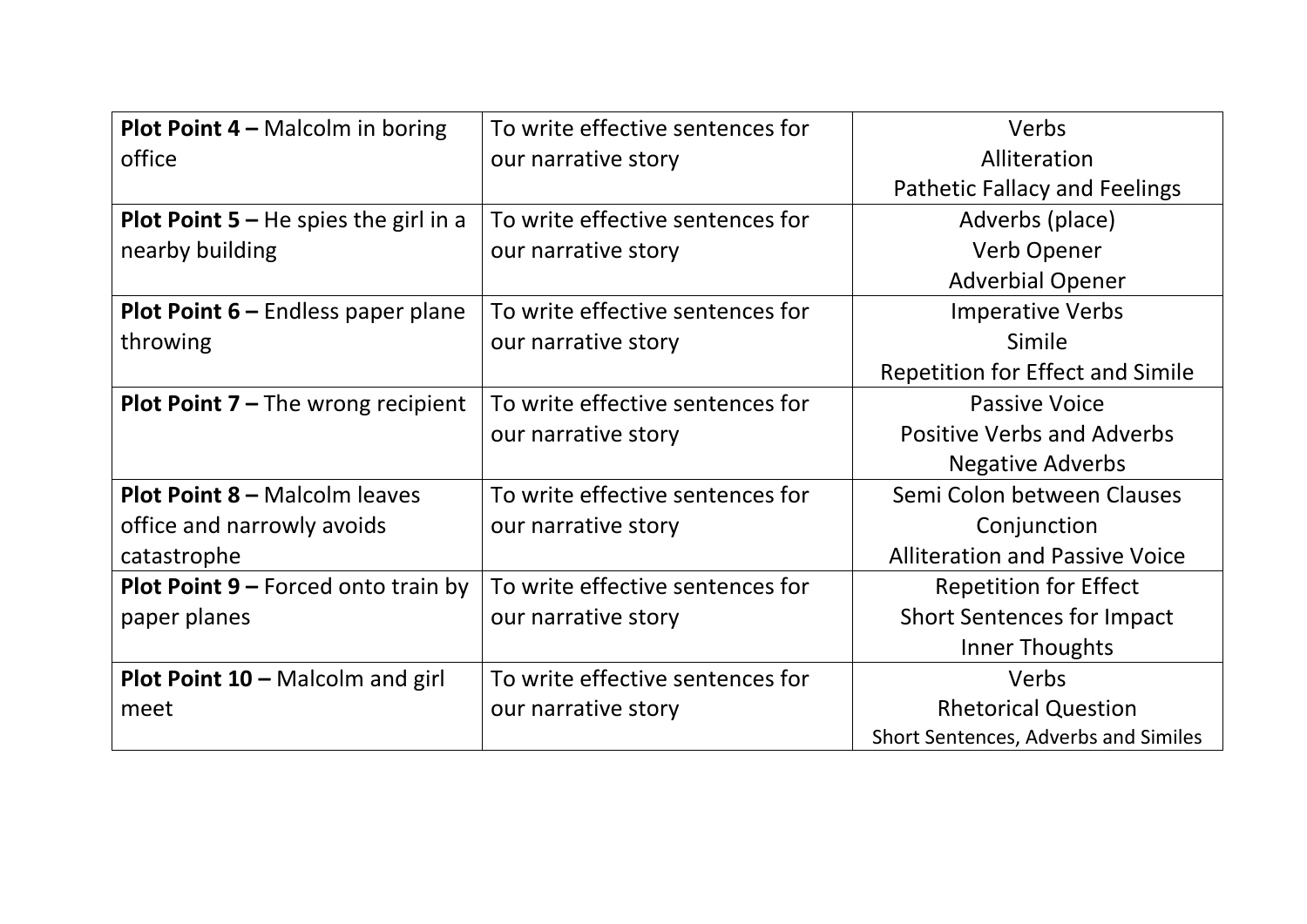# **Anglo Saxon Battle – Non-Fiction – 4 Weeks**

| <b>Plot Point</b>                        | <b>Learning Objective</b>          | <b>Steps to Success</b>    |
|------------------------------------------|------------------------------------|----------------------------|
| <b>Plot Point 1 - Direct Address</b>     | To write effective sentences for a | <b>Nouns</b>               |
|                                          | battle speech                      | <b>Complex Sentence</b>    |
|                                          |                                    | Personification            |
| Plot Point 2 - Together                  | To write effective sentences for a | <b>Short Sentence</b>      |
|                                          | battle speech                      | Repetition/Pronoun         |
|                                          |                                    | Adjective                  |
| <b>Plot Point 3 - Two Sides</b>          | To write effective sentences for a | Metaphor/Antonym           |
|                                          | battle speech                      | Metaphor/Antonym           |
|                                          |                                    | Metaphor/Antonym           |
| <b>Plot Point 4 – Time to get Tough</b>  | To write effective sentences for a | <b>Precise Verbs</b>       |
|                                          | battle speech                      | Repetition/Simile          |
|                                          |                                    | <b>Repetition/Metaphor</b> |
| <b>Plot Point 5 – Imagine the Future</b> | To write effective sentences for a | Noticing/Metaphor          |
|                                          | battle speech                      | Imagining                  |
|                                          |                                    | <b>Rhetorical Question</b> |
| <b>Plot Point 6 - In Battle</b>          | To write effective sentences for a | Passive Voice/Precise Verb |
|                                          | battle speech                      | Passive Voice/Precise Verb |
|                                          |                                    | Passive Voice/Precise Verb |